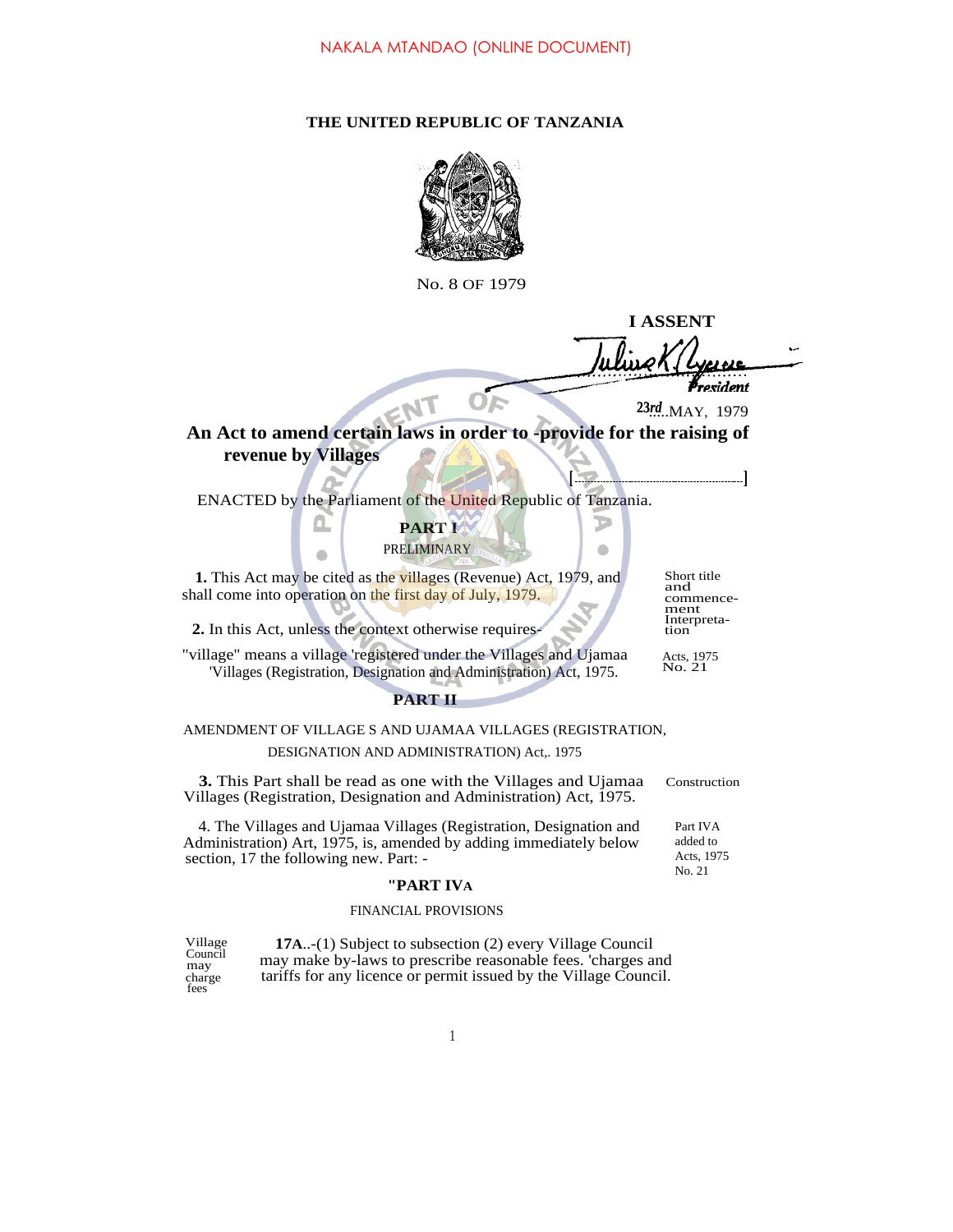# NAKALA MTANDAO (ONLINE DOCUMENT)

| $\overline{2}$                      | No. 8 | Villages (Revenue)                                                                                                                                                                                                | 1979 |
|-------------------------------------|-------|-------------------------------------------------------------------------------------------------------------------------------------------------------------------------------------------------------------------|------|
|                                     |       | (2) Any fees, charges or tariffs prescribed under subsection<br>(1) shah be subject to any limitations which may be<br>imposed by any written law or to rates which may be<br>prescribed by the Minister.         |      |
| Revenues of<br>a Village<br>Council |       | <b>17B.</b> -(I) The revenues and funds of a Village Council shall<br>consist of-                                                                                                                                 |      |
|                                     |       | (a) all receipts derived from any trade, industry, works,<br>service or undertaking carried on by or belonging to<br>the village;                                                                                 |      |
|                                     |       | (b) all moneys derived from licences, permits, dues, fees,<br>charges or tariffs specified by any by-law made by<br>the Village Council;                                                                          |      |
|                                     |       | (c) all moneys from rents collected for renting public<br>houses or buildings which belong to the Village<br>Council:                                                                                             |      |
| <b>Acts 1968</b><br>No. 28          |       | (d) all fees for licences granted within the area of jurisdic-<br>tion of the Village Council under the Liquor Licensing<br>Act, 1968:                                                                            |      |
| Acts, 1972<br>No. 25<br>Cap. 389    |       | PAR <sub>I</sub><br>(e) all fees for licences granted within the area of jurisdic-<br>tion of the Village Council under the Business Licens-<br>ing Act, 1972;                                                    |      |
|                                     |       | (f) all revenue derived from fees for forest produce and<br>licences charged under the Forests Ordinance and<br>accruing to the Village Council by virtue of Section 10<br>of that Ordinance;                     |      |
|                                     |       | (9) all moneys which a Village Council may borrow from<br>lending institutions or any other source, under its<br>general powers of raising money by borrowing;                                                    |      |
|                                     |       | (h) all revenue derived from cess imposed on any agricul-<br>rural produce or any product of livestock industry;                                                                                                  |      |
|                                     |       | (i) all revenue accruing to the Village Council from<br>Government or any other public institution or private<br>individual as contributions, grants-in-aid, endowments                                           |      |
|                                     |       | or in any other way;<br>(j) all moneys derived from fines imposed in respect of<br>any contravention of any by laws made by the Village<br>Council.                                                               |      |
|                                     |       | (2) Any other moneys lawfully derived by a Village Council<br>from any other source not mentioned specifically in sub-<br>section (1) shall be and form part of the revenue and funds<br>of that Village Council. |      |
|                                     |       | (3) All revenues of a Village Council shall be paid into<br>the general fund of the Village Council:                                                                                                              |      |
|                                     |       | Provided that any receipt derived from any trade, industry,<br>works, service or undertaking carried on or belonging to a<br>Village Council either in whole or in part may, with the                             |      |